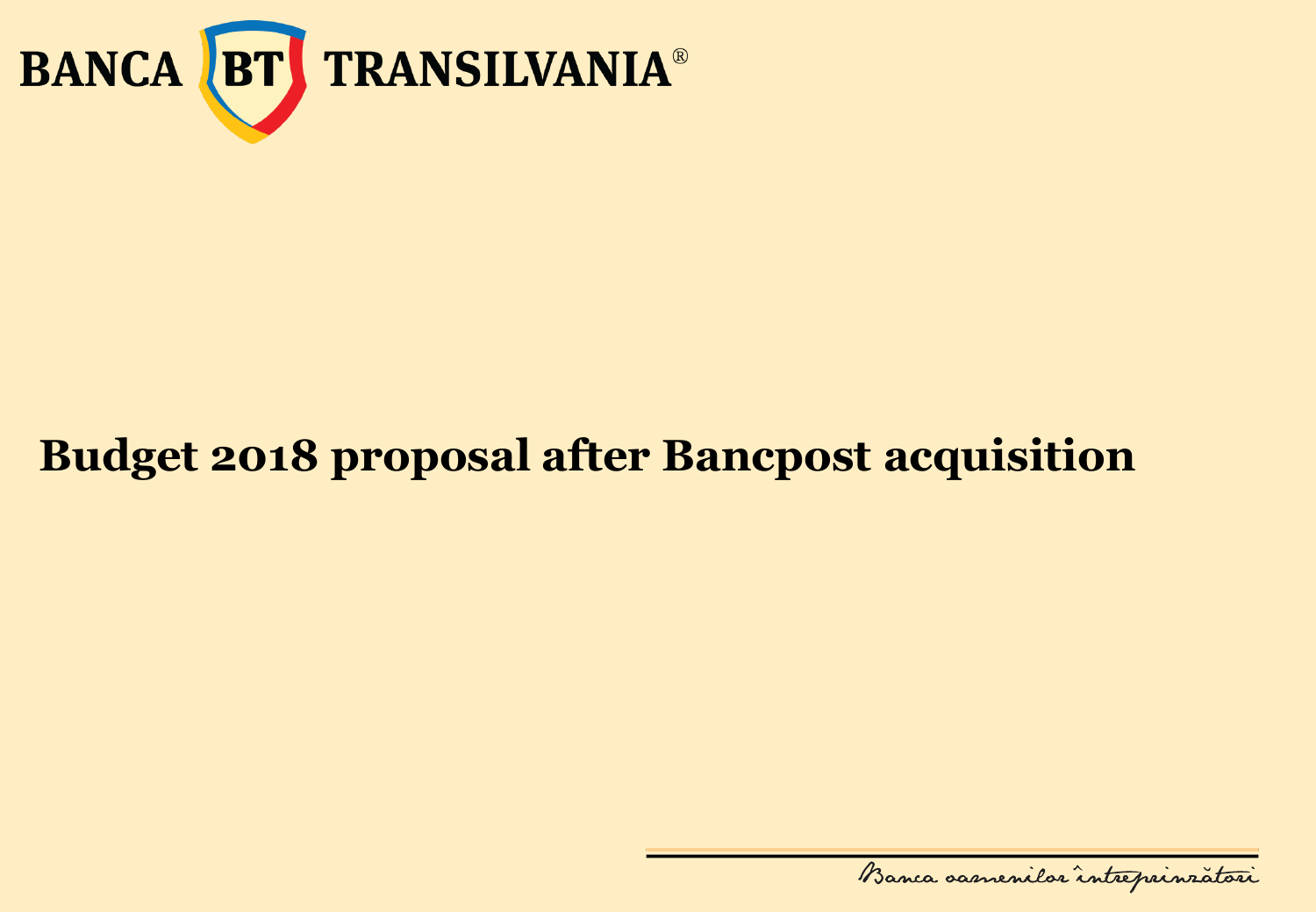# Key performance indicators we aim in 2018



2

**Budget approved in GSM April 2018 Budget proposal after Bancpost merger**

- $\blacksquare$  17.5%
- **•** max.  $52.3\%$
- $65.3\%$
- increase by 24.5<sup>%</sup>
- increase by 24.1%



**ROE:** maximization of allocated capital 13.3%

**Cost / Income:** max. 54.9%

▪ **Loans / Deposits**: 68.9%

**Total assets:** increase by 21.6%

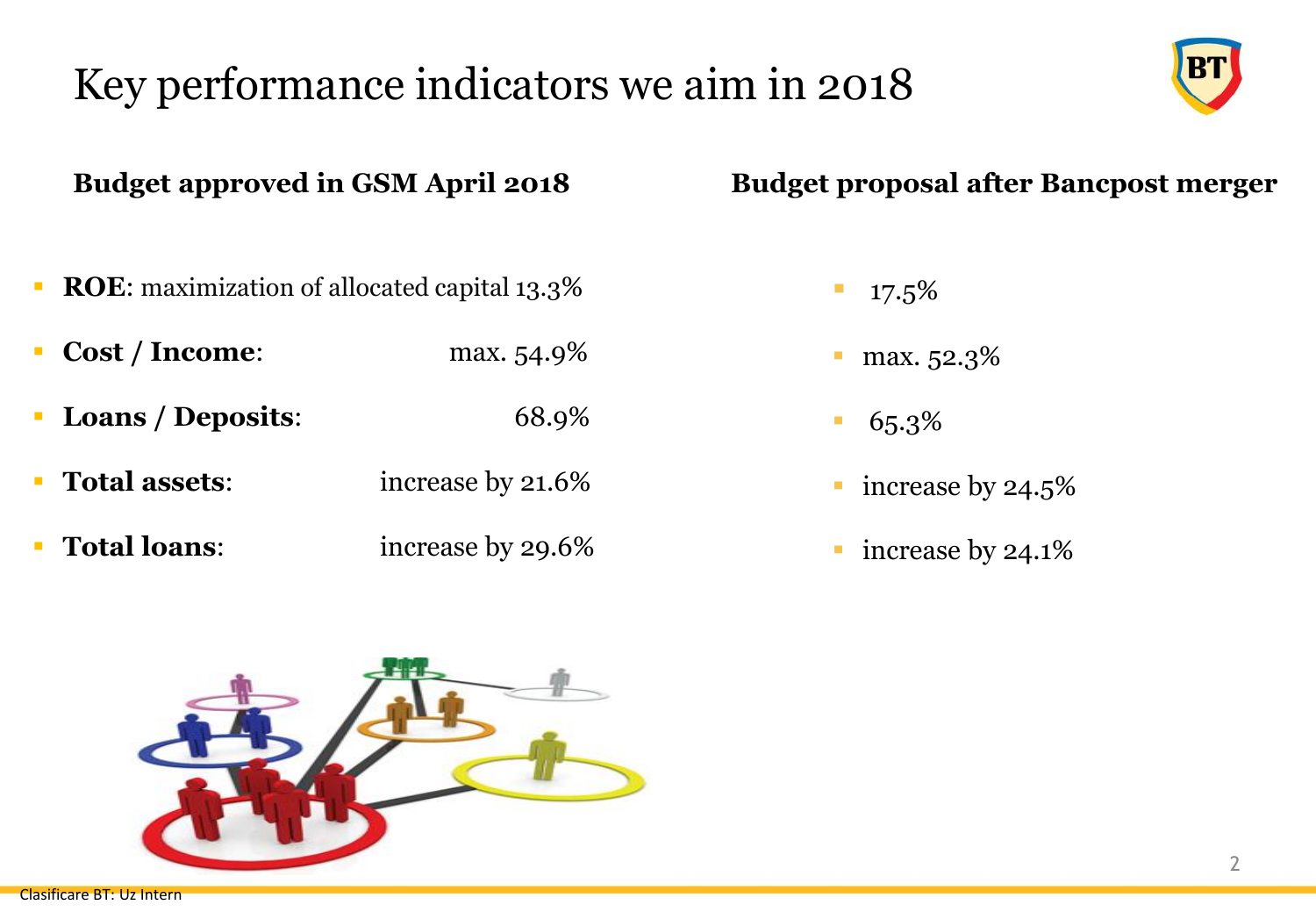## Total Assets (mld. Ron)



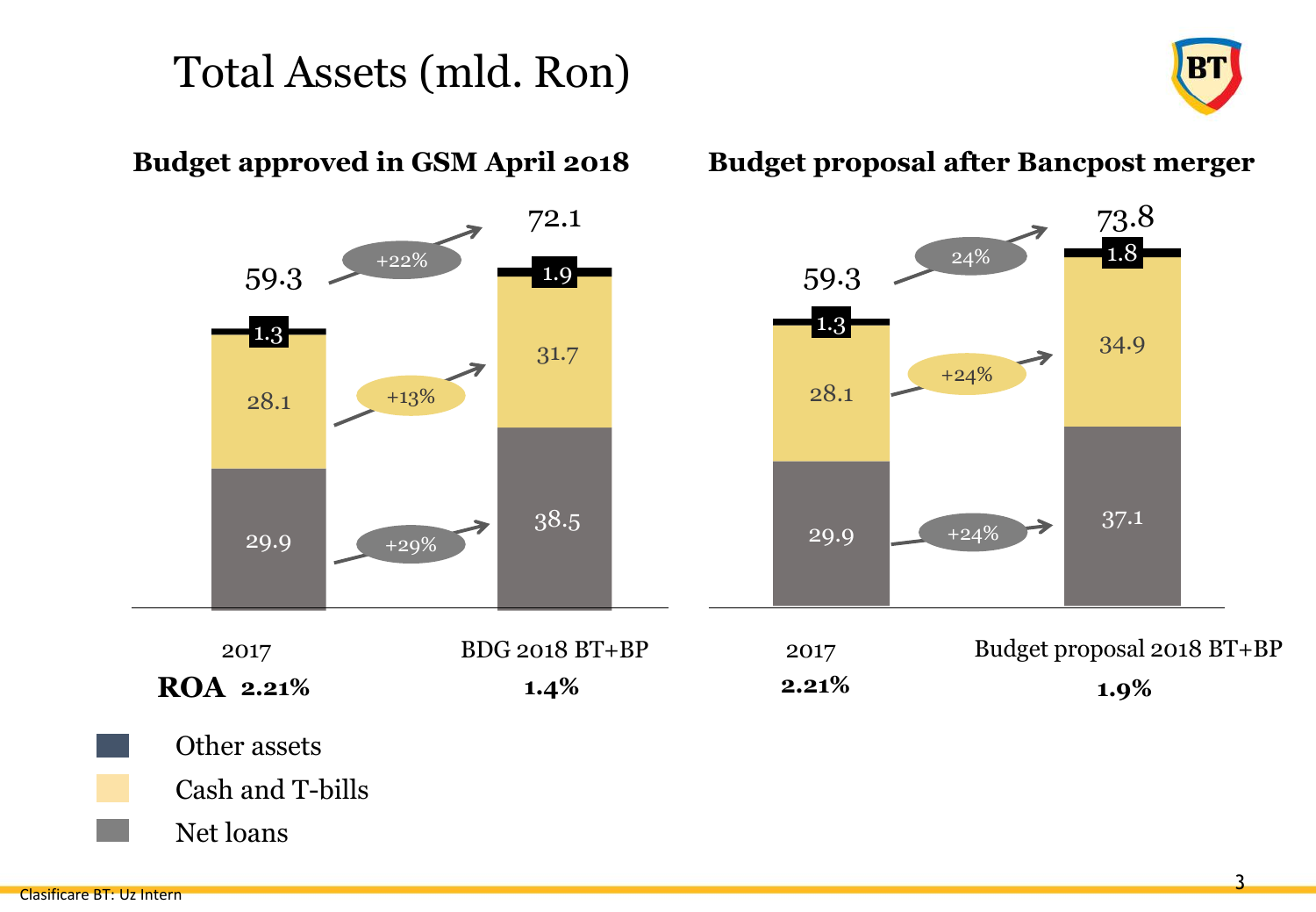### Total Liabilities (mld. Ron)





### Clasificare BT: Uz Intern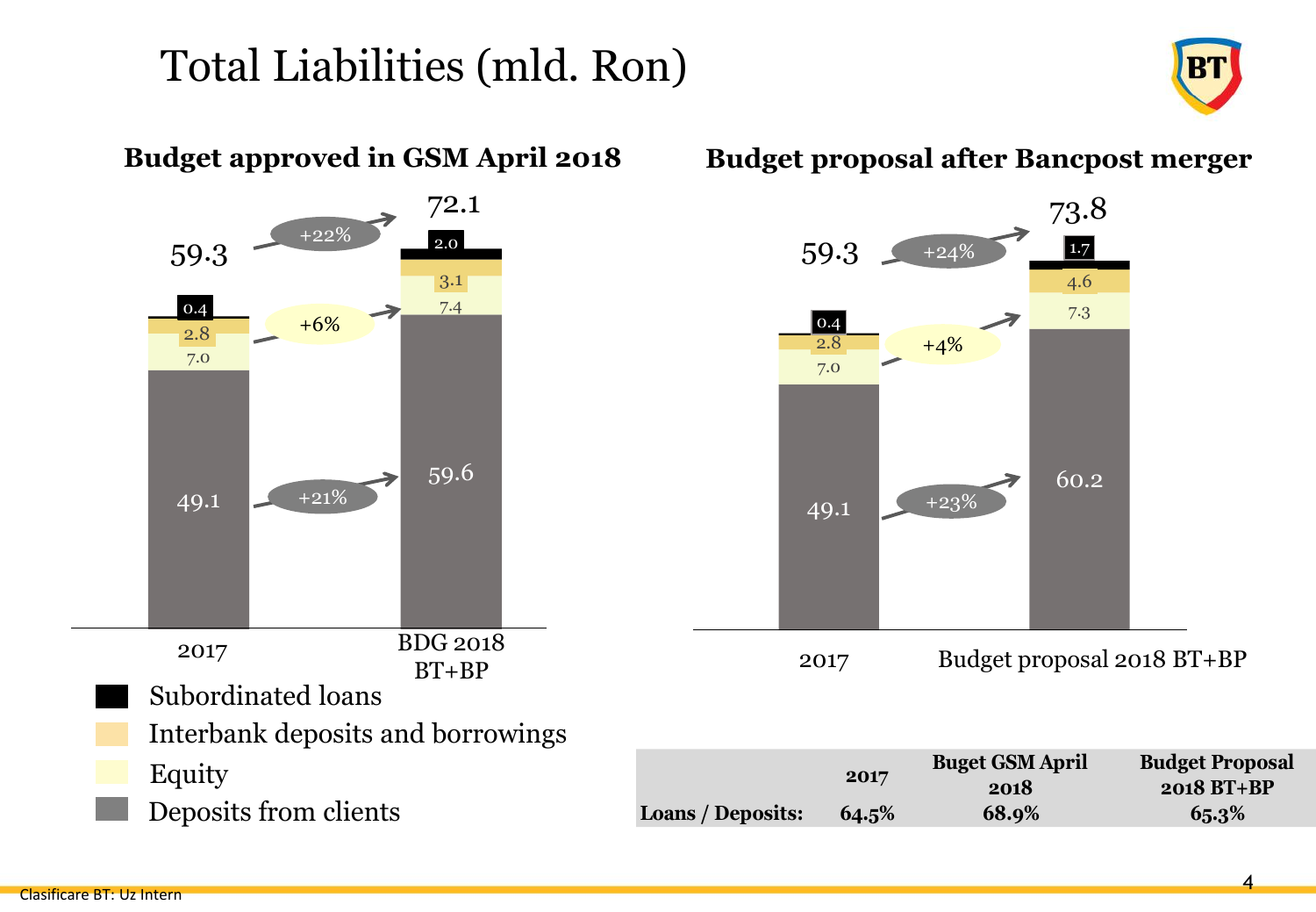# Gross profit (mil.Ron)



|                      | 2017     | <b>Buget GSM April</b><br>2018 | <b>Buget proposal 2018</b><br>$BT+BT$ |
|----------------------|----------|--------------------------------|---------------------------------------|
| <b>ROE</b>           | $18.3\%$ | $13.3\%$                       | $17.5\%$                              |
| <b>Cost / Income</b> | 48.5%    | 54.9%                          | $52.3\%$                              |







2018

Gross Profit Expenses 2018 Provisions

2017

2018

Revenues 2018 Gross Profit